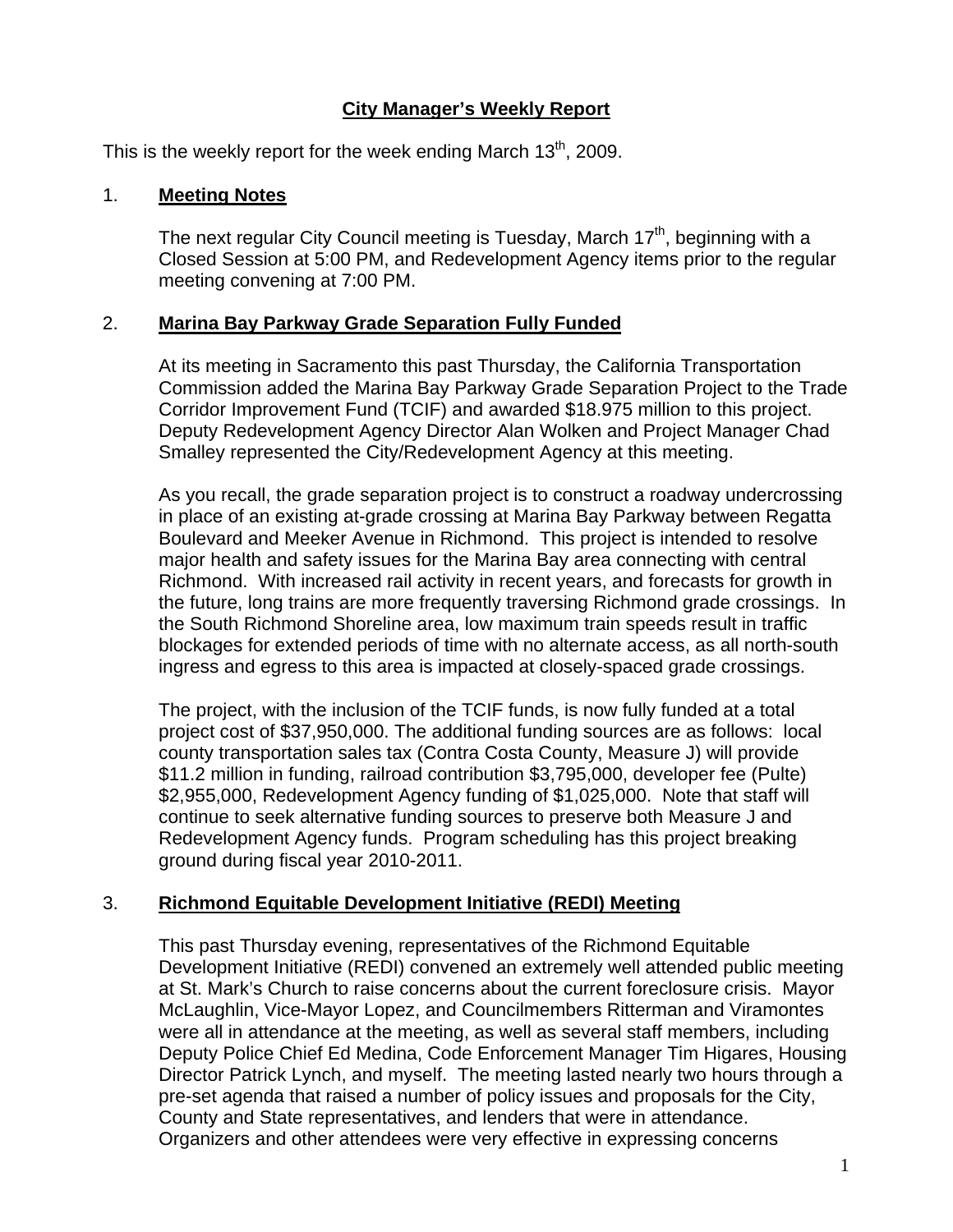regarding the current housing crisis and the ripple effects of this crisis in the community. I can assure you that City staff are actively working to address these issues and will keep them in front of the Council on a regular basis.

# 4. **Possible Tax Revenue Anticipation Note Financing**

Approximately 45 percent of the City's general fund revenue comes from property taxes which are received during the months of December, April, and June of each fiscal year. However, the regular operational disbursements happen consistently throughout the year, which puts a strain on the City's cash flow needs.

The California Statewide Communities Development Authority ("CSCDA") assists local governments with short term cash flow needs through its California Communities Tax and Revenue Anticipation Note ("TRAN") Program. City staff prepares and submits a cash flow analysis, along with other required documents, for the next fiscal year, showing its cash needs. If the City qualifies for the program, it will receive a tax exempt loan at the beginning of the fiscal year that is repayable at the end of the term specified. The loan amount is calculated using formulas and taking into account the City's payment capability. CSCDA has the necessary track record and experience to make it a trusted name in the capital market.

Finance Department staff is currently preparing and reviewing the required cash flow analysis, in order to determine if utilizing a TRAN is an effective way to finance short term cash flow needs for the fiscal year 2009-10.

# 5. **Recreation Highlights**

The following are highlights from the Recreation Department for the current week:

- **Basketball: The Recreation Department had two teams participate in the Jr.** NBA / Jr. WNBA Gatorade Championship Series Basketball Tournament at the Tice Valley Community Center in Walnut Creek on Saturday, March 7<sup>th</sup>. The under-13 boys team defeated Oakland during the final game and has been named the "Golden State Champions".
- CPRS: Recreation Department Supervisor Deborah Hernandez was installed on the California Park & Recreation Society (CPRS) Aging Services Section Board as the Northern California Representative during the state conference held in Santa Clara on March 3 -6. She will serve in her position for a 1 year term.

#### 6. **E-Mail Subscription to the City Manager's Weekly Report**

As previously noted, this weekly report is provided directly to City Councilmembers, and is posted on the City's website. It is also frequently forwarded by recipients as e-mail to other interested community members.